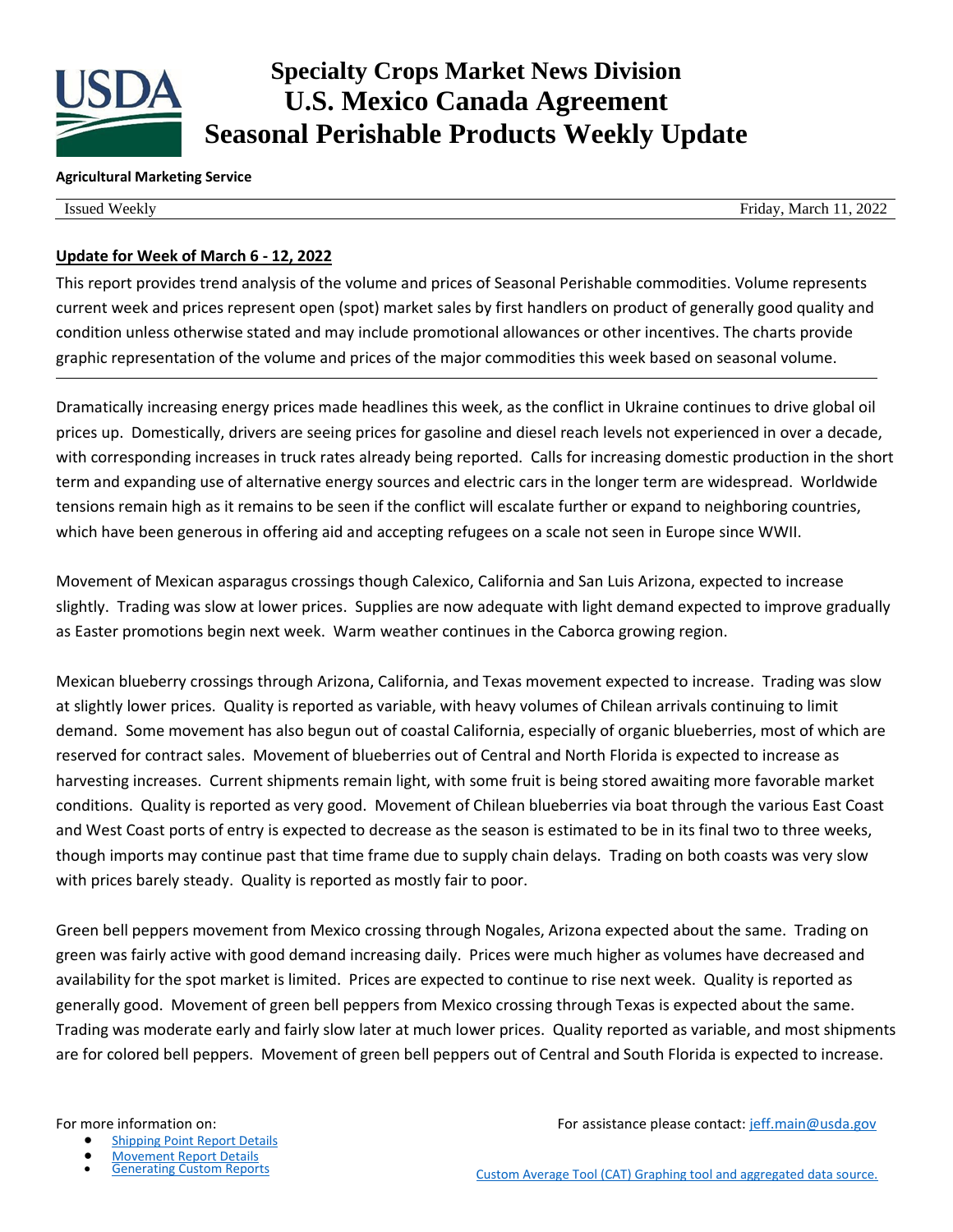Trading was very active at much higher prices. Demand was good to very good throughout the week as available supplies are light. Quality reported as generally good.

Strawberry movement out of Central Florida expected to decrease slightly. Trading was very slow at lower prices which began to trend higher towards the end of the week. Demand was very light as nationwide supplies remain heavy. Some shippers predict production to begin seasonal decline over the coming weekend, and some acreage is being abandoned near the end of harvest to reduce supplies. Quality is reported as generally good. Mexico strawberry crossings through Texas movement is expected to decrease. Trading was very slow with prices generally unchanged. Quality and condition reported as variable, with many sales booked open with prices to be established later and some berries being diverted to freezers or processors. Mexico strawberry crossings through the Otay Mesa movement expected about the same. Trading was very slow at lower prices. Quality and condition are reported as variable. A few sales booked open with price to be established later. Strawberries from Oxnard District California movement is expected to increase. Trading was very slow at lower prices. Demand remains low. Quality reported as variable, with a few sales booked open with prices to be established later. Movement of strawberries out of Santa Maria California expected to increase. Trading was very slow at lower prices. Quality and condition reported as variable, with some berries being diverted to freezers or processors. A few sales booked open with prices to be established later or sold on consignment. Bloom drops from recent frosts could lead to production gaps by mid- to late-March, clearing supply lines ahead of Easter promotions. Demand out of all regions remains low due to heavy volumes, high freight rates, and general economic uncertainty.

Movement of Mexico tomato crossings through Texas expected about the same. Trading was fairly slow early and moderate later. Prices generally unchanged, with quality reported as generally good. Tomato movement out of Central and South Florida is expected to increase slightly. Trading moderate on 5x6 size at higher prices, with others trading fairly slowly at lower prices which leveled out later in the week. Demand continues fairly light on all sizes except 5x6s, which are moderate. Rising fuel prices are negatively impacting demand and sales volumes. Movement of Mexican tomatoes crossing through Nogales, Arizona is expected to decrease. Trading was slow with prices lower and at or close to legal minimums on all sizes. Demand very slow with very few sales as shippers face competition from low prices on Roma tomatoes. Quality reported as generally good.

The following table provides a four-week price trend of the highest traded commodities this week.

| <b>Commodity</b>    | Package                           | 12-Feb-2022 | 19-Feb-2022 | 26-Feb-2022 | 05-Mar-2022 |
|---------------------|-----------------------------------|-------------|-------------|-------------|-------------|
| <b>ASPARAGUS</b>    | 11 lb. cartons/crates bunched     | 17.75<br>S. | \$20.42     | 24.58<br>S. | 18.75       |
| <b>BLUEBERRIES</b>  | flats 12 6-oz cups with lids      | 15.50       | \$15.00     | 14.50       | 11.00       |
| PEPPERS, BELL TYPE  | 11/9-bushel cartons               | 8.10        | S.<br>9.12  | 12.62       | 16.28       |
| <b>STRAWBERRIES</b> | flats 8 1-lb containers with lids | 17.25       | \$14.50     | 9.50        | 6.75        |
| <b>TOMATOES</b>     | cartons 2 layer                   | 9.60        | S.<br>8.11  | 7.82        | 7.72        |

### **Four Week Price Trend in U.S. Dollars**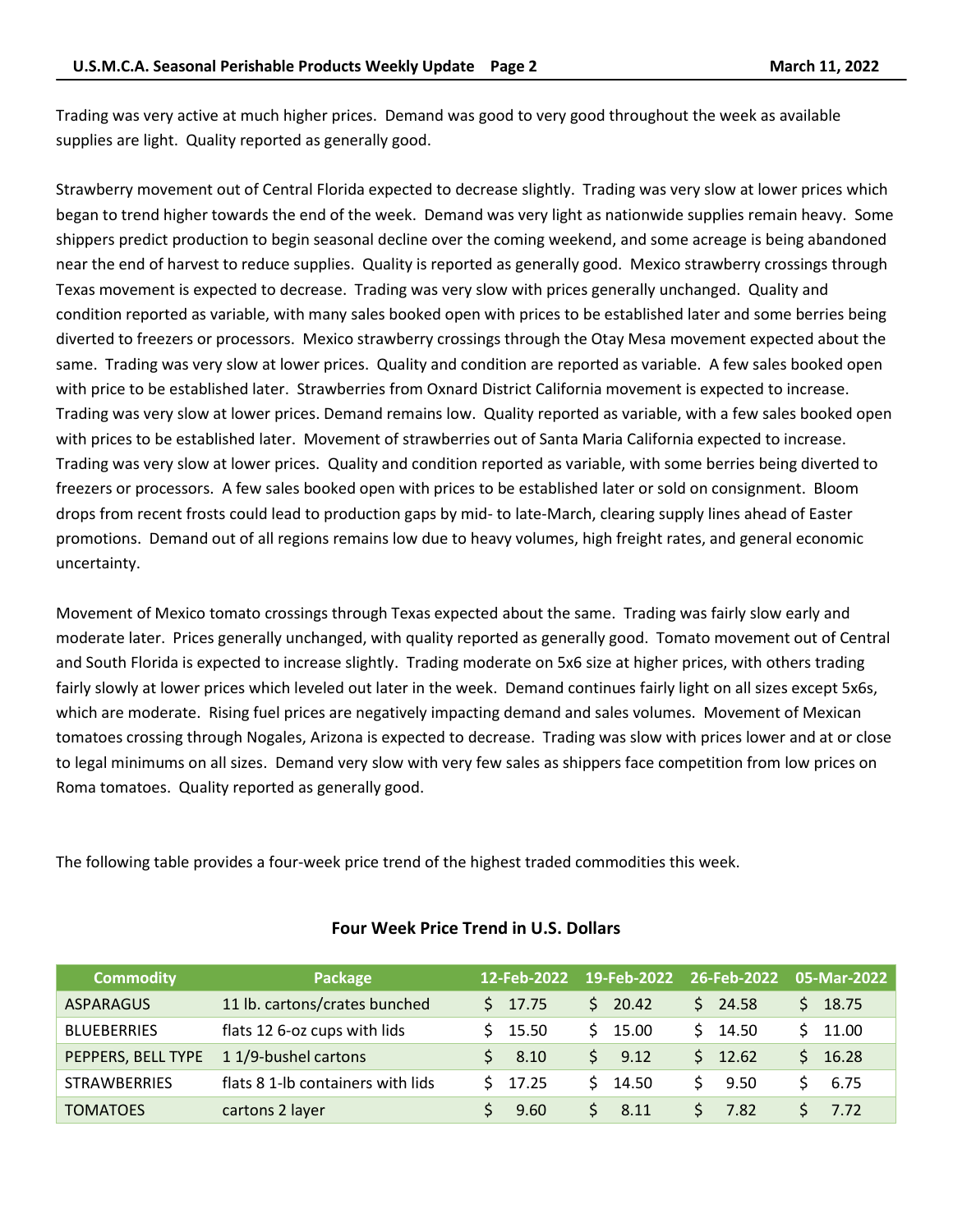



## **Four Week Movement in Pounds**

| <b>COMMODITY</b>    | <b>ORIGIN</b> | 12-Feb-22  | 19-Feb-22  | 26-Feb-22  | 5-Mar-22   |
|---------------------|---------------|------------|------------|------------|------------|
| <b>ASPARAGUS</b>    | <b>MEXICO</b> | 12,759,914 | 12,662,638 | 13,757,780 | 18,385,299 |
| <b>BLUEBERRIES</b>  | <b>MEXICO</b> | 4,304,263  | 3,913,136  | 4,994,730  | 6,472,762  |
| PEPPERS, BELL TYPE  | <b>CANADA</b> | 16,219     | 20,626     | 7,906      | 11,851     |
|                     | <b>MEXICO</b> | 40,247,156 | 36,584,463 | 38,391,649 | 42,271,839 |
| <b>STRAWBERRIES</b> | <b>CANADA</b> | 56,306     | 168,232    | 50,750     | 165,974    |
|                     | <b>MEXICO</b> | 26,682,137 | 26,741,699 | 23,786,401 | 27,302,160 |
| <b>TOMATOES</b>     | <b>CANADA</b> | 1,185,907  | 1,303,995  | 1,118,536  | 1,975,992  |
|                     | <b>MEXICO</b> | 31,131,174 | 29,209,310 | 34,305,636 | 31,403,958 |